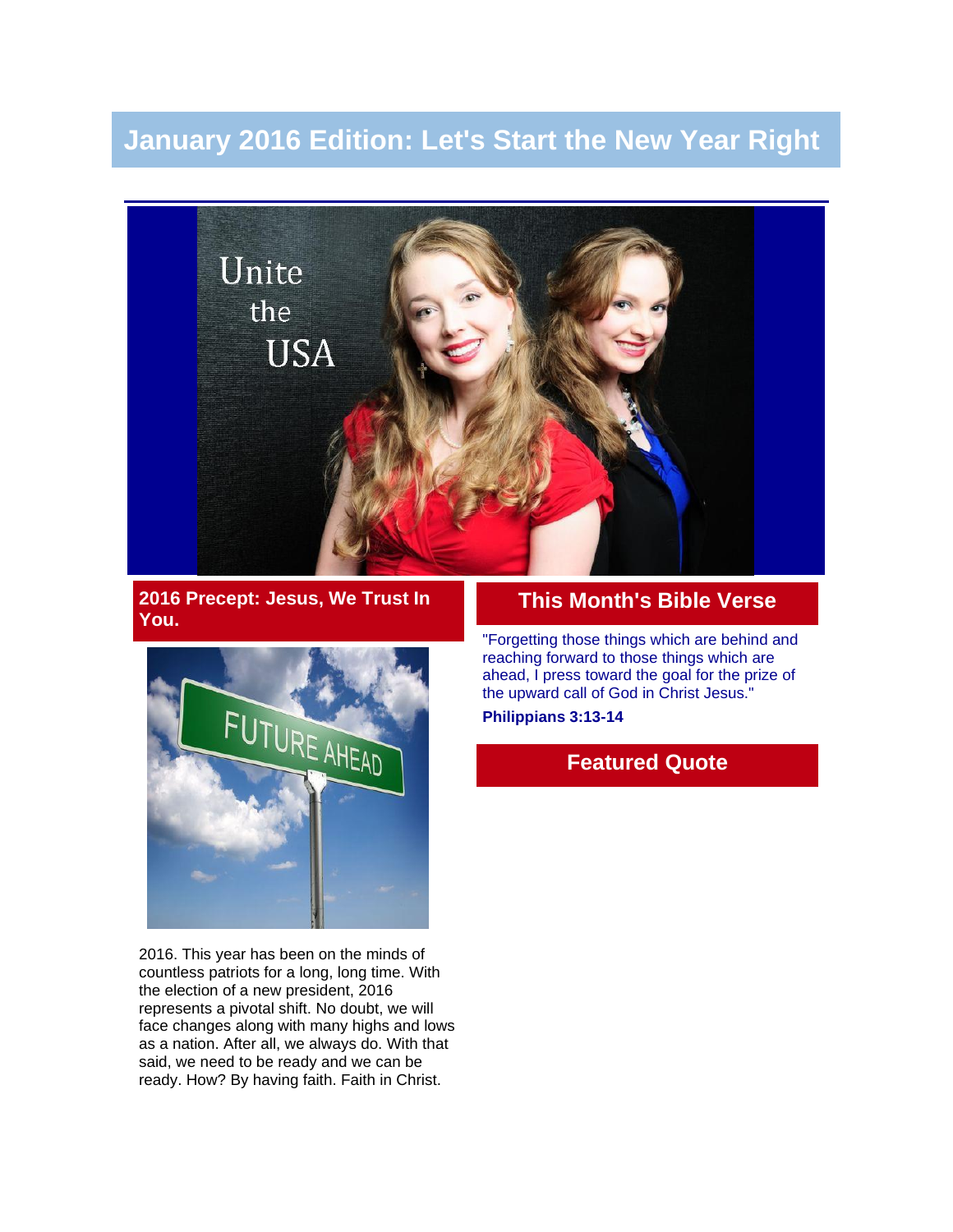No matter what we face in 2016, may our precept be this: Jesus, we trust in You.

As we begin the new year, let's focus on **Philippians 3:13-14 which says,** "Forgetting those things which are behind and reaching forward to those things which are ahead. I press toward the goal for the prize of the upward call of God in Christ Jesus."

Yes, our country continues to faces many serious threats against our freedoms but we can choose to confront those battles with faith, perseverance, and a positive attitude. Businessman and motivational speaker Zig Ziglar said,

"Positive thinking will let you do everything better than negative thinking will."

We think Zig was right. If we sulk in negatively, that won't make anything better. Instead, we need to keep praying and keep doing all we can to help our country. Check out our [Action Center](http://unitetheusa.org/id46.html) or read our book *[Unite](http://unitetheusa.org/id56.html)  [the USA: Discover the ABCs of Patriotism](http://unitetheusa.org/id56.html)* to learn how you can make a difference in America. Yes, our country needs YOU!

Let's start the New Year right: Set our sight on the Lord and choose to proceed with a positive attitude of gratitude. Please read this helpful feature article by Dr. Jerry Newcombe.

Thank you for your faithful support and patriotism. Our country has hope and a future thanks to the Lord working through faith-filled, positive patriots like you. God bless you and Happy New Year!

Sincerely, Carrie and Stacie Stoelting Founders of [Unite the USA](http://unitetheusa.org/index.html)

**Remember Our Military and Families**



"Let us stand by our duty fearlessly and effectively... Let us have faith that right makes might, and in that faith, let us, to the end, dare to do our duty as we understand it." **-President Abraham Lincoln** (Address at the Cooper Institute, February 27, 1860)

# **Featured Founding Father**



Founding Father **Gouverneur Morris I** (January 31, 1752 - November 6, 1816) represented Pennsylvania in the Constitutional Convention of 1787 and he was a signer of the Articles of Confederation. Morris authored large sections of the Constitution and he was one of its signers. In fact, he is credited as the author of the document's preamble, and has been called the "Penman of the Constitution."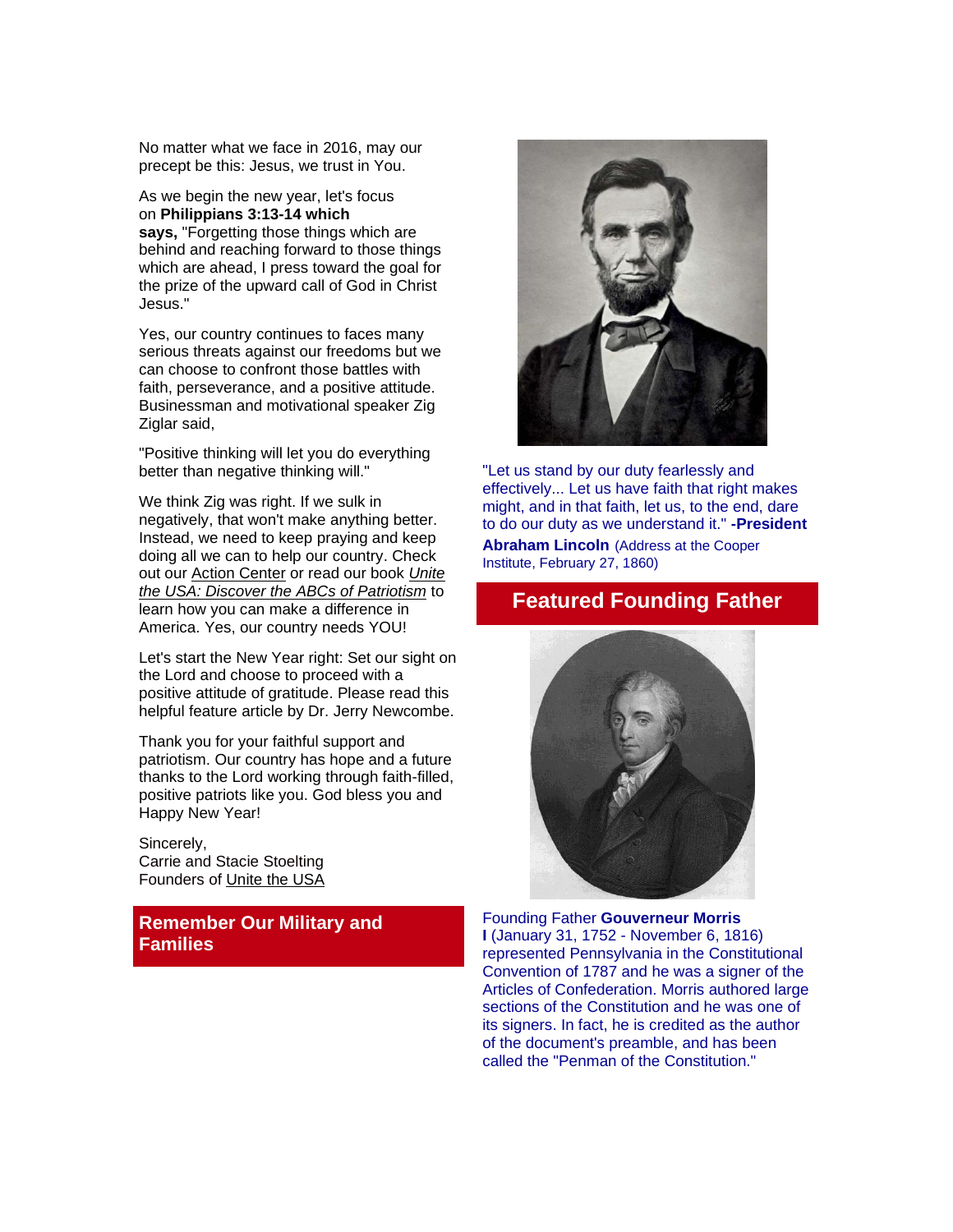

*Recently we had the opportunity to be on NewsMax again to share about Operation Military Christmas, an outreach to remember our heroes and their families at Christmas. The interview was recently posted online so we thought we'd share it with you.*

#### **In God We Still Trust Video**

Our country needs to turn to Jesus. Listen to "In God We Still Trust" for inspiration to keep "fighting the good fight". For hope and encouragement, listen to Stacie Ruth and Carrie Beth sing "In God We Still Trust".



 $\blacktriangleright$  4)

日 +

#### *-Carrie and Stacie*

# **Cracking the Happiness Code for 2016**

By Dr. Jerry Newcombe

Do you want this next year to be happier than the last? A first century letter written in prison by the Apostle Paul to the Philippian Christians has much advice on how to know true joy, and much of it was confirmed in May, 2015 by a major study released by the [Mayo](http://www.mayoclinic.org/healthy-lifestyle/stress-management/in-depth/how-to-be-happy/art-20045714)  [Clinic.](http://www.mayoclinic.org/healthy-lifestyle/stress-management/in-depth/how-to-be-happy/art-20045714)

The study said that happier people are healthier people. That's why the Mayo Clinic studied the issue of happiness in the first place.

After its release, **[CBSNewYork](http://newyork.cbslocal.com/2015/06/05/researchers-cracked-code-happiness/)** reported on this study: "After decades of studying and working with tens of thousands of patients,

#### **Featured Author**



Dr. Jerry Newcombe serves as the co-host, a columnist, and a spokesperson for D. James Kennedy Ministries, founded by the late Dr. D.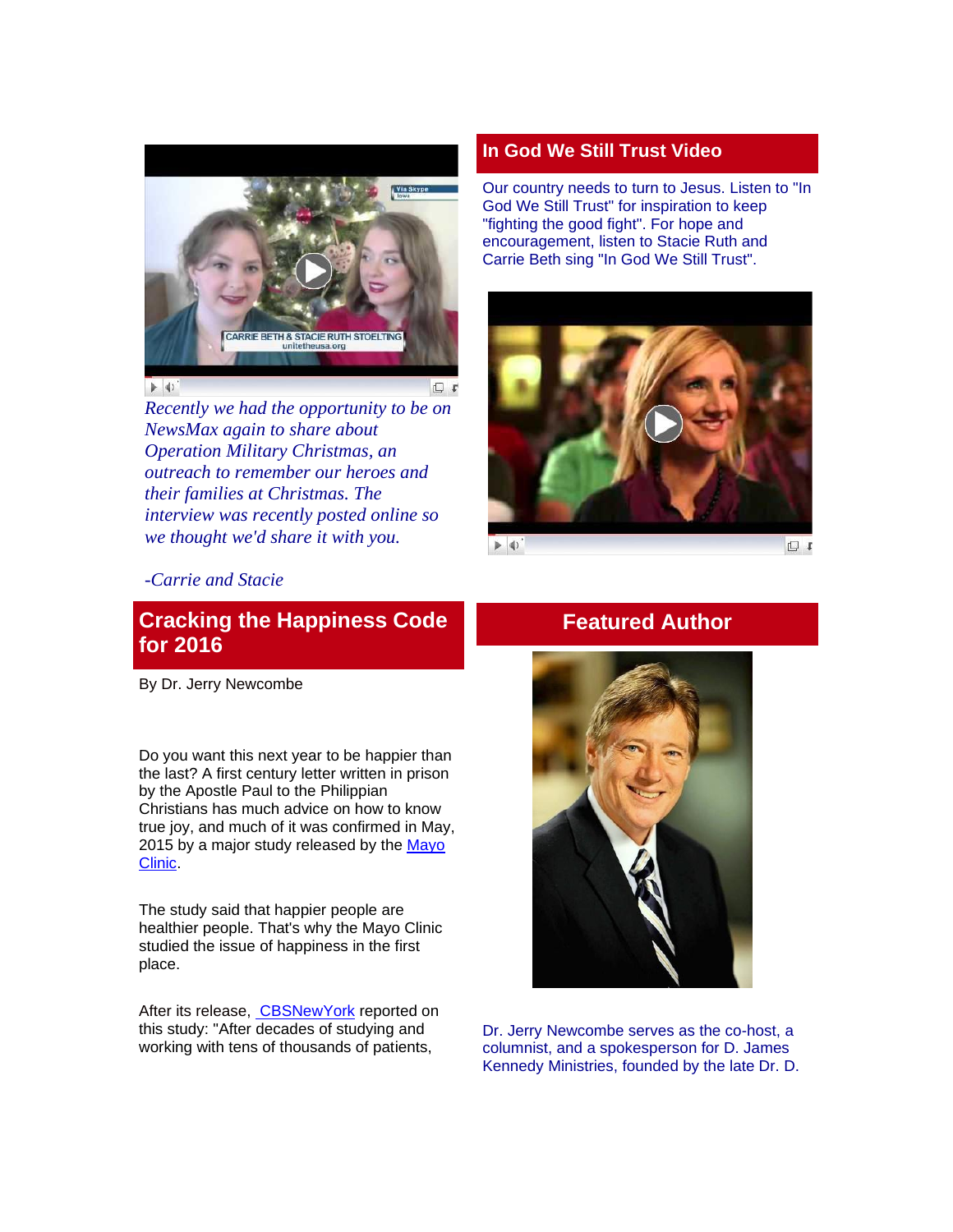researchers at the Mayo Clinic say they've cracked the code to being happy."

And the answer is *what*? More money? Bigger car? More stuff? Fame? The article reported: "Psychiatrist John Tamerin says for many people the root of everything we're chasing, a better job, more money or true love, is happiness. But this endless pursuit often backfires. If you lead your life always waiting for a great thing to happen, you probably will be unhappy."

The Mayo Clinic summarizes their findings, thusly:

"People who are happy seem to intuitively know that their happiness is the sum of their life choices, and their lives are built on the following pillars:

- Devoting time to family and friends
- Appreciating what they have
- \* Maintaining an optimistic outlook
- Feeling a sense of purpose
- Living in the moment."

Paul's letter to the Philippians directly or indirectly addresses all these things. Relationships. An attitude of gratitude. A positive outlook. A sense of purpose. Living now and not letting the past cripple your present or future.

The Mayo study tells us to "Invest in relationships." Yet, as I write these words, I see there's a new [report](http://www.computerworld.com/article/3018162/emerging-technology/the-dark-side-of-the-coming-chatbot-revolution.html) that some will be seeking companionship---from *robots.* Human beings are made in the image of God. That is not true of man-made machines.

The study reports that self-focus is one of the great obstacles to human happiness. Paul told the Philippians, "in humility value others above yourselves, not looking to your own interests but each of you to the interests of the James Kennedy. Jerry has produced or coproduced more than 60 one hour television specials that have aired nationwide. Jerry is the author or co-author of twenty-five books, at least two of which have been bestsellers, *George Washington's Sacred Fire* (with Dr. Peter Lillback) and *What If Jesus Had Never Been Born?* (with Dr. Kennedy) and *Doubting Thomas? The Life and Legacy of Thomas Jefferson* (with Mark Beliles). Jerry has appeared on numerous talk shows as a guest, including *Politically Incorrect with Bill Maher* (4x), Janet Parshall's America, Point of View, the Moody radio network, TBN, the Fox News Channel, the Fox Business Channel, C-Span2's "Book Notes," etc. Jerry hosts a weekly radio program on Christian radio, "GraceFM," www.gracenetradio.com, Thursdays, 12-1 PM Eastern time. Jerry is happily married with two children and a grandchild. The Newcombes reside in South Florida.

#### **Order Now**



*Unite the USA: Discover the ABCs of Patriotism* is a new book by **Stacie Ruth and Carrie Beth Stoelting**. It's a book that empowers patriots to make a big difference in the land we love. With 100+ ways to make a positive difference in America, *Unite the USA* is a must-have tool for patriots. *Unite the USA* will

inspire and educate Americans to defend faith and freedom. (Important Note: All proceeds go to fund the mission of UnitetheUSA.org.) [Order](http://unitetheusa.org/id56.html)  [it here today!](http://unitetheusa.org/id56.html)

#### *In God We Still Trust* **A CD by Stacie and Carrie Stoelting**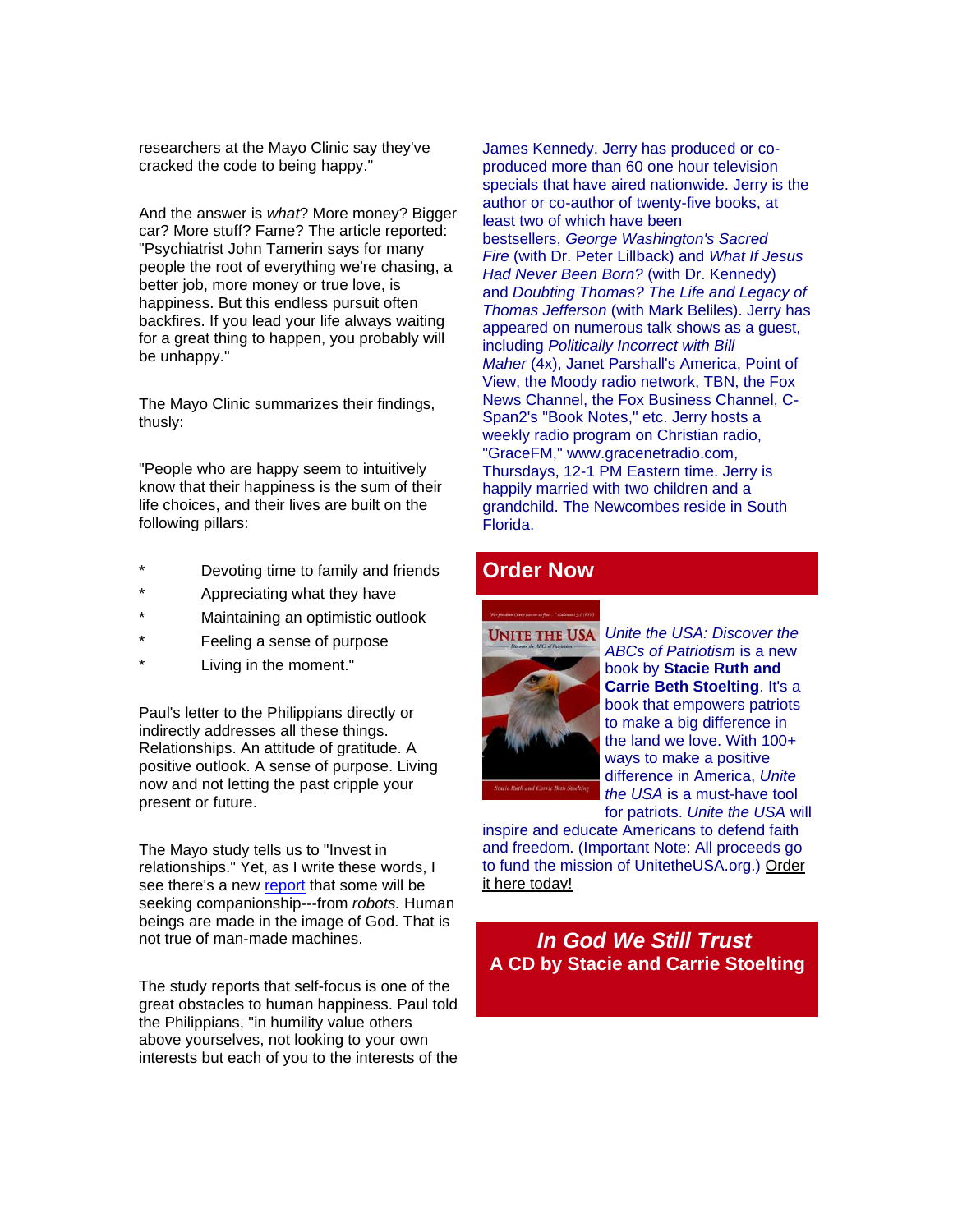others. In your relationships with one another, have the same mindset as Christ Jesus..."

I have had the privilege of regularly participating in a food distribution ministry. No matter how blue I may possibly be going into it, my feelings are uplifted after helping others in need in the name of Jesus Christ.

The study found that complaining will not make you happy. Paul said, "do everything without grumbling." He also said that he had learned to be content in all circumstances. He added, "I can do all things through Christ who strengthens me." How is that for a positive outlook?

As to purpose for living, Paul says, "For to me to live is Christ and to die is gain."

The Mayo Clinic study on happiness said we need to forget negative things and "liv[e] in the moment." Paul said as much in Philippians 3: "...this one thing I do, forgetting those things which are behind and reaching forward to those things which are ahead, I press toward the goal to the prize of the high calling of God in Christ Jesus."

Forgetting the things behind us---the past that we cannot undo, but for which we can be forgiven if we would ask God for forgiveness-- -makes us more resilient and more positive in our outlook.

The Mayo Clinic study also recommended focusing on positive things. That's just like Philippians 4:8: "Finally, brothers, whatever things are true, whatever things are honest, whatever things are just, whatever things are pure, whatever things are lovely, whatever things are of good report, if there is any virtue, and if there is any praise, think on these things."

In the same chapter, Paul also talks about choosing to give thanks to the Lord. He says,



Per request from veterans who love patriotic and inspiring music sung by Stacie and Carrie, [In God We Still Trust](http://unitetheusa.org/id56.html) was recorded. From the National Anthem to "God Bless America" you will be inspired and uplifted about our God-given freedoms. All proceeds go to Unite the USA. Help promote faith and freedom in America. Your support is important and appreciated. [Buy or download a copy](http://unitetheusa.org/id56.html)  [today.G](http://unitetheusa.org/id56.html)od bless you as you celebrate the red, white, and blue!

#### **Booking Info**



Celebrate the true spirit of America with Carrie Beth and Stacie Ruth. Book Stacie and Carrie for concert or conference! Email [info@unitetheusa.org](mailto:info@unitetheusa.org) for

more information.

#### **Share and Sign Up**

Be sure to share this edition with your friends. Sign up for Unite the USA's free monthy email [here!](http://unitetheusa.org/id2.html)